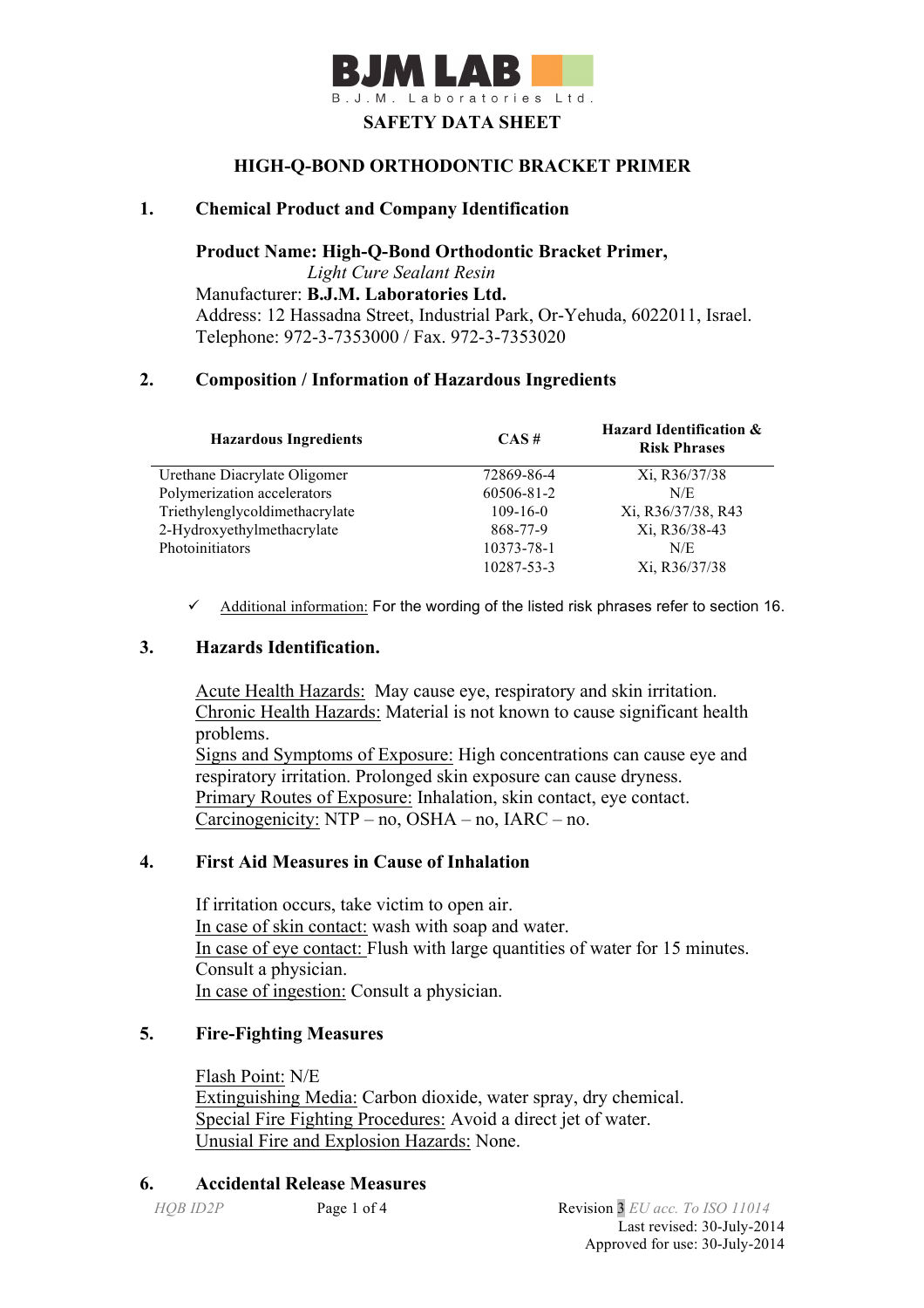

 Environmental Precautions: Avoid seepage into sewers and water supplies. Clean-Up Procedure: Contain spill and pick up material with a suitable absorbent material. Place absorbent into a container for later disposal. Clean spill area with detergent and water.

# **7. Handling and Storage**

 Handling: No special measures necessary if handled according to instructions. Storage: Keep container tightly closed when not in use. Store in a cool, dry location, away from light, open flames, contamination. Keep material in original packaging.

# **8. Exposure Controls/ Personal Protection**

 Exposure Controls: Use only in well ventilated areas. Hand and Skin Protection: Avoid unnecessary skin contact. Wear latex gloves when handling. Hygiene Measures: Remove spilled material from skin and clothing. Do not eat or drink when handling this material.

# **9. Physical and Chemical Properties**

Appearance: Yellowish transparent liquid. Odour: Specific odor. Boling Point/ Range: N/E Evaporation Rate (water = 1):  $N/A$ Vapor Density ( $Air = 1$ ):  $N/A$ Solubility in Water: Insoluble

# **10. Stability and Reactivity**

 Stability: This material is stable. Hazardous Reactions: None if handled according to directions Hazardous Polymerization: May occur. Conditions to Avoid: Heat; UV-light. Incompatibility: Free radicals, reducing agents, heavy metal ions. Hazardous Decomposition Products: Carbon dioxide, carbon monoxide, acrylic decomposition products, depending on conditions of heating and burning.

# **11. Toxicological Information**

Acute oral toxicity: LD50 (rat) > 5000 mg/kg Irritation of Skin: Dryness and Irritation possible upon prolonged exposure. Allergic Effects: Methacrylate sensitive individuals may exhibit an allergic reaction.

# **12. Ecological Information**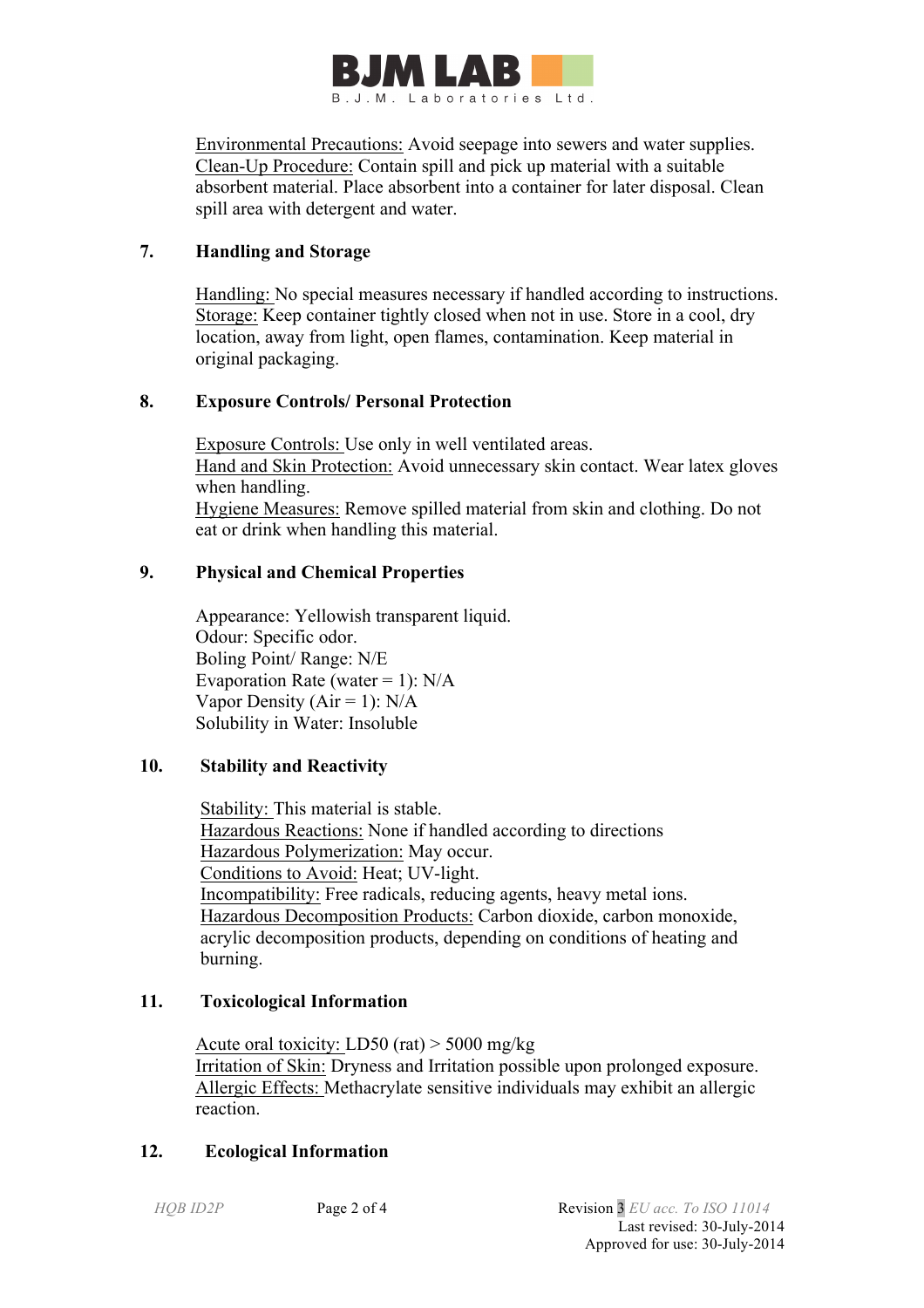

 Do not discharge into suvers or water supplies. Environmental persistence and degradability: No data available. Ecotoxicity: No data available.

## **13. Disposal Considerations**

 May be disposed of in landfill or incinerator In accordance with local, state and federal regulations.

## **14. Transport Information**

| 14.1 Transport at land | ADR<br><b>UN Number</b>                                            | <b>RID</b><br>Kemler<br>Number |
|------------------------|--------------------------------------------------------------------|--------------------------------|
|                        | Packing Group                                                      |                                |
| 14.2 Transport at sea  | Proper shipping name<br><b>ADNR</b><br>UN Number                   | <b>IMDG</b>                    |
|                        | <b>EMS</b><br>Packing Group                                        | <b>MFAG</b>                    |
| 14.3 Air transport     | Proper shipping name<br><b>ICAO / IATA-DGR</b><br><b>UN Number</b> |                                |
|                        | Proper shipping name<br>Subsidiary Risk                            |                                |
|                        | Labels                                                             |                                |
|                        | Packing Group                                                      |                                |

 U.S. DOT Shipping Name: Not Regulated U.S. DOT Hazard Class: None U.N/ N.A. Number: None U.S. Dot Packing Group: None Other: Not considered hazardous cargo.

## **15. Regulatory Information**

This product requires classification according to the criteria of EC. The product is a medical device according to the EC-directive 93/42.

| 15.1 UN Number<br>15.3 EU number<br>15.4 Hazard symbols | 15.2 National regulations |                                                  |
|---------------------------------------------------------|---------------------------|--------------------------------------------------|
|                                                         | Xi,                       |                                                  |
|                                                         | 15.5 Hazard designation   |                                                  |
|                                                         |                           | Xi: Irritant.                                    |
| 15.6 Risk phrases                                       |                           |                                                  |
|                                                         |                           | R: 36, 37/38, 43                                 |
|                                                         |                           | 22 Harmful if swallowed                          |
|                                                         |                           | 36 Irritating to eyes.                           |
|                                                         |                           | 37/38 Irritating to respiratory system and skin. |
|                                                         |                           | 43 May cause sensitization by skin contact.      |
| 15.7 Safety phrases                                     |                           |                                                  |
|                                                         |                           | S: 2, 9, 16, 23, 26, 28, 24/25, 37/39            |
|                                                         |                           | 2 Keep out of the reach of children.             |
|                                                         |                           | 9 Keep container in a well-ventilated place.     |
| HOB ID2P                                                | Page 3 of 4               | Revision 3 EU acc. To ISO 11014                  |